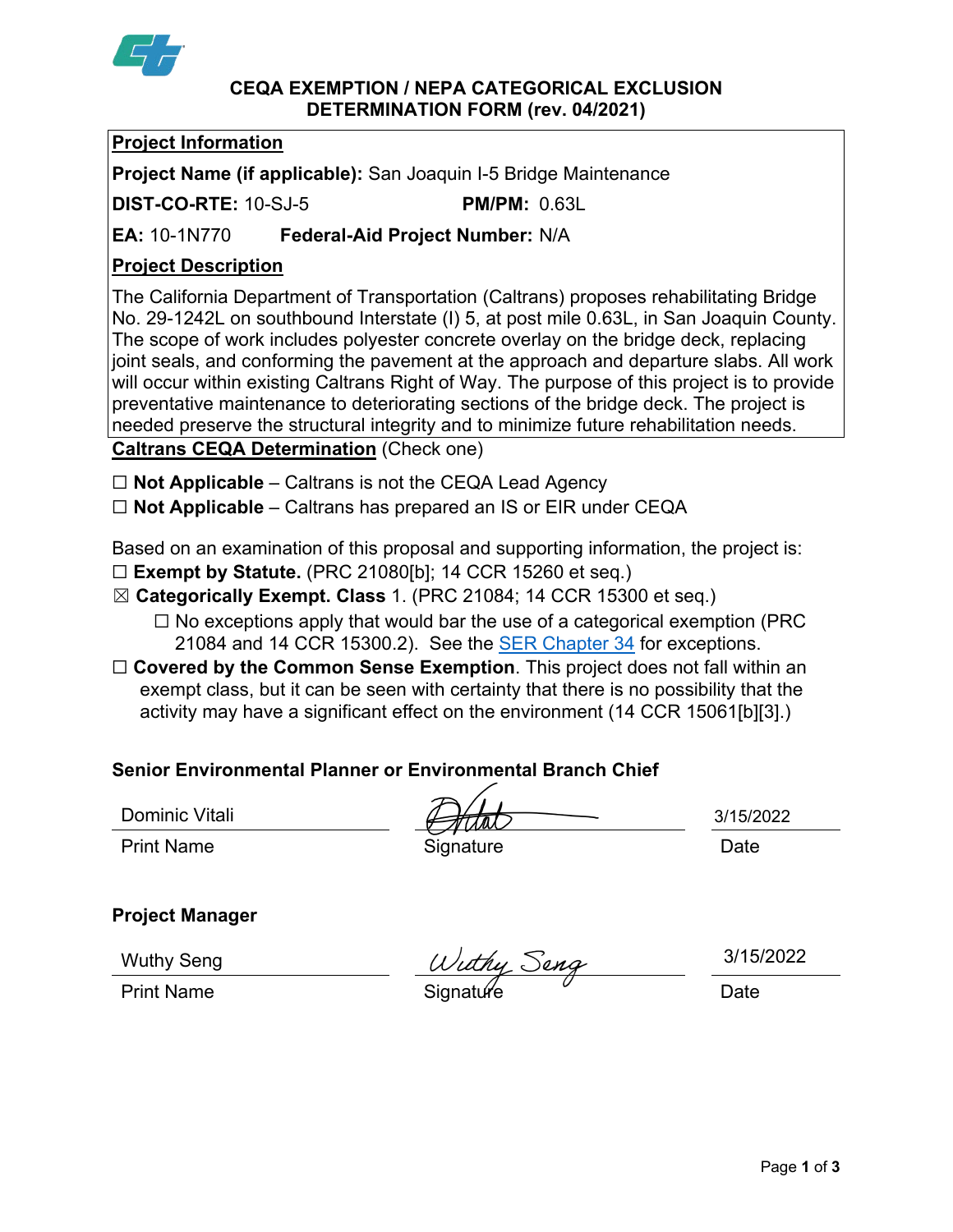

## **Caltrans NEPA Determination** (Check one)

### ☒ **Not Applicable**

Caltrans has determined that this project has no significant impacts on the environment as defined by NEPA, and that there are no unusual circumstances as described in 23 CFR 771.117(b). See **SER Chapter 30** for unusual circumstances. As such, the project is categorically excluded from the requirements to prepare an EA or EIS under NEPA and is included under the following:

☐ **23 USC 326:** Caltrans has been assigned, and hereby certifies that it has carried out the responsibility to make this determination pursuant to 23 USC 326 and the Memorandum of Understanding dated April 18, 2019, executed between FHWA and Caltrans. Caltrans has determined that the project is a Categorical Exclusion under:

## ☐ **23 CFR 771.117(c): activity (c)(Enter activity number)**

☐ **23 CFR 771.117(d): activity (d)(Enter activity number)**

☐ **Activity Enter activity number listed in Appendix A of the MOU between FHWA and Caltrans**

□ 23 USC 327: Based on an examination of this proposal and supporting information, Caltrans has determined that the project is a Categorical Exclusion under 23 USC 327. The environmental review, consultation, and any other actions required by applicable Federal environmental laws for this project are being, or have been, carried out by Caltrans pursuant to 23 USC 327 and the Memorandum of Understanding dated December 23, 2016 and executed by FHWA and Caltrans.

## **Senior Environmental Planner or Environmental Branch Chief**

| <b>Print Name</b>                    | Signature | Date |
|--------------------------------------|-----------|------|
| <b>Project Manager/ DLA Engineer</b> |           |      |
| <b>Print Name</b>                    | Signature | Date |

#### **Date of Categorical Exclusion Checklist completion (if applicable):** N/A **Date of Environmental Commitment Record or equivalent:** 03/15/2022

Briefly list environmental commitments on continuation sheet if needed (i.e., not necessary if included on an attached ECR). Reference additional information, as appropriate (e.g., additional studies and design conditions).